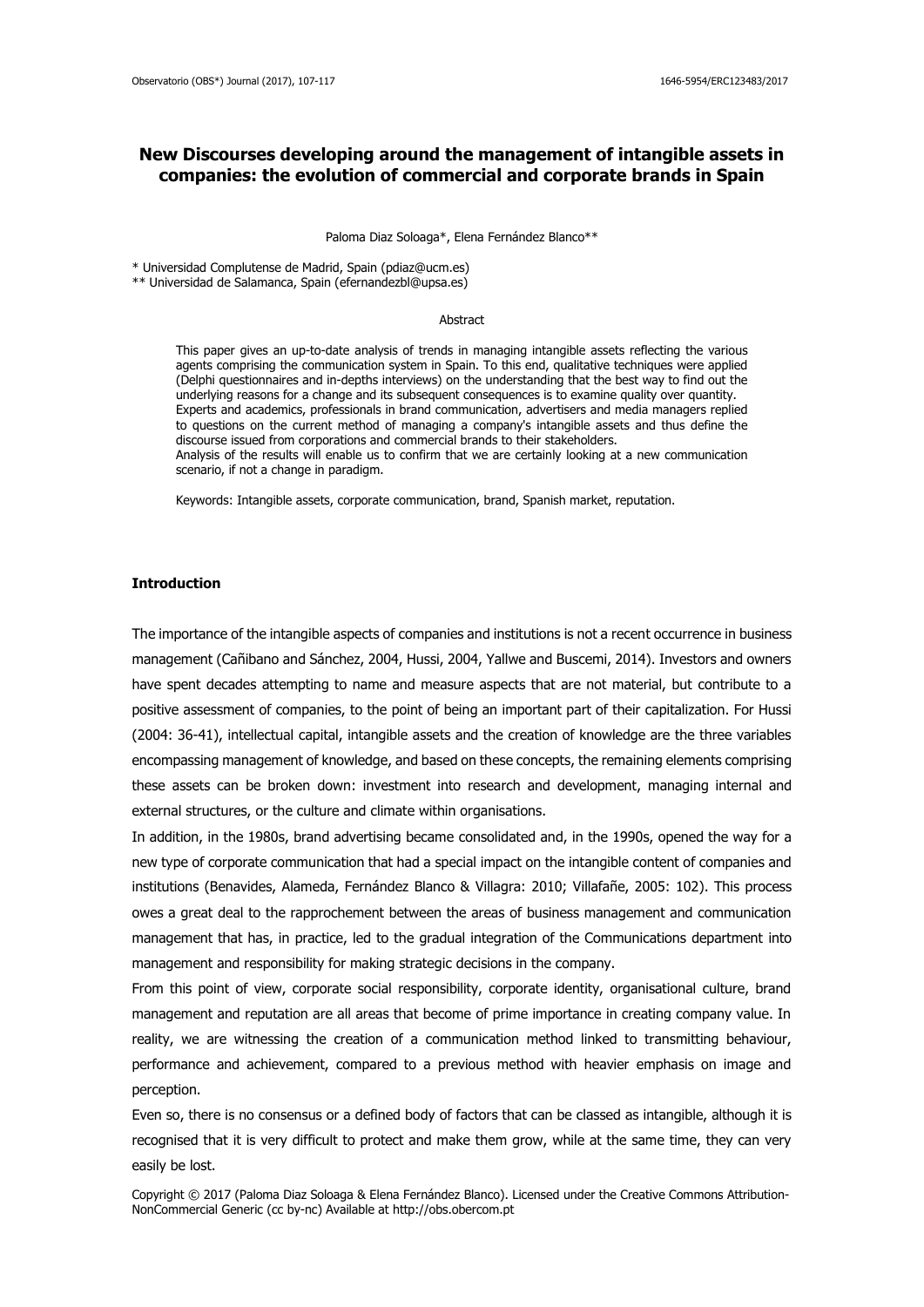Another factor that the communication area has learnt from business management is the Stakeholder theory, so brilliantly described for many years by Freeman (1984, 2011). The wealth arising from focusing on targeting public stakeholders, and not exclusively on the interests of shareholders, but being attentive to all people that are stakeholders to the company in one way or another, has been incorporated. It is easy to infer the importance that this approach can have for the company from a communicator's point of view; it is no longer enough to speak only of profits, but an enriching dialogue can be established with each group affected by the company's activity.

This theory, which started to gain ground in Spain at the end of the 1990s, has brought a very large theoretical basis for scientific literature on corporate communication, especially in the development of managing intangible assets, as it includes the idea that society and business share a common purpose. A company extends its mission, vision and values and starts to look further afield toward a future that has to be built together with the other agents in civil, social and political life. This is when the way of communicating with employees, suppliers, distributors, neighbourhood associations, public administrations, credit houses, the media, non-profit organisations and even the competition undergoes a radical change. Institutions have understood that the various communities now play a vital role and that they can no longer return to past methods of communication, as these have no place in a scenario where closed spaces predominate.

As usually happens in academic circles, social and economic reality is thrusting forward to find theoretical justification to render their conduct meaningful. In this century, marked from the beginning by the Internet, the advent of social networks has been a catalyst in instilling the stakeholder approach in companies from the very start.

At the same time, there is no doubt that the steady work from initiatives such as DIRCOM, setting up monitors, like MERCO, and regular analysis of the state of intangible assets prepared by Villafañe and Associates over many years, have influenced the process to a very large extent. These examples highlight the fact that corporations respond positively to the efforts made by specialist consultants and associations in the sector.

In this new scenario, the identity of the institutions must be defined precisely, and not only to distinguish them from the competition, as happened throughout the 20th century when the main function of a brand was to create a clear sphere of value that was different from the rest. These days, authenticity is the most sought after; transparency and internal coherence must be so strong that they are constantly transmitted to the outside. This is where intangible assets take centre stage, since they respond to issues that go beyond public perception and have an impact on the behaviour, conduct, action and intentions embraced by all these "artefacts of doing".

# **Objectives and methodology**

The main objectives of this conceptual study based on an applied method were:

- O1: To analyse the principal challenges and trends in brand management and communication.
- O2: To specify the new scenarios for brand communication.

This means asking what the role of the media is, studying the two-way channel of communication and the influence of communities on the communication model set up in these new scenarios.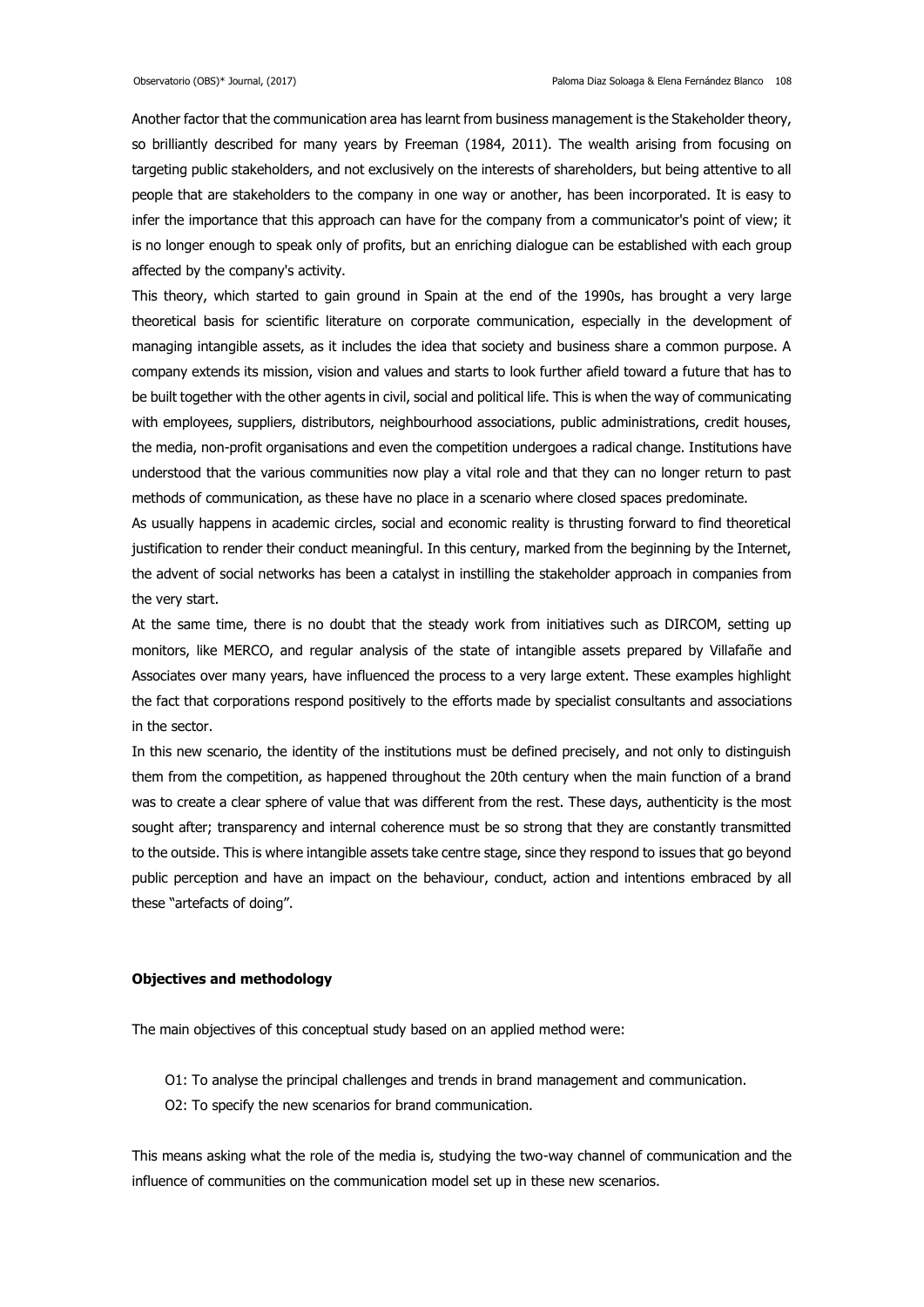An additional objective was:

O3: To find the impact of intangible assets in brand management and identify the content and main communication platforms for the corporate and commercial brand.

The final aim was:

O4: To define the current systems for measuring the efficacy of brand management, as well as where the studies should lead to next.

Delphi was chosen as a research method because, since the 1960s, the study of discourse has been considered one of the most useful resources in research for establishing an approach to the underlying reasons for social change (Reguant-Álvarez and Torrado-Fonseca, 2016). It is no surprise that it is through text that we express attitudes and opinions, as well as beliefs, convictions and deep-seated reasons to help justify our conduct.

In this way, discourse, text and conversation become useful tools in the hands of a researcher attempting to find out the "why" of things and not only the "how" and "how much". Therefore, to make a prospective study on the current communication scenario in Spain, we thought it best to make the most of the virtualities of the method, as these provide first-hand knowledge of the opinion of a wide group of communication professionals and intangible assets managers, with varying profiles and different approaches to the real situation analysed.

A sample of between 6 and 30 participants is recommended for Delphi studies (Reguant-Álvarez and Torrado-Fonseca, 2016 and Landeta, 2002). In this case, opinions were sought from 26 experts. The scientific literature also emphasises the importance of very careful selection of participants, as the quality of the experts determines the validity of the conclusions (Landeta, Barrutiaa and Lertxundi 2011). For the same reasons of quality, it was decided to divide the group surveyed into four panels representing different professional categories:

Panel 1: Academics and research experts Panel 2: Business experts Panel 3: Marketing and advertising experts Panel 4: Media agencies and experts in media planning

The Delphi study was performed in two stages, as shown in the method. 65% of the experts consulted took part in the first, held between 27 March and 15 April 2015, and 50% of those contacted took part in the second stage, held from 5 May to 21 May in the same year.

All the participants were contacted by e-mail and replied in both stages to the questionnaires through a professional account on the SurveyMonkey platform.

After the first stage, which included 14 questions, the conclusions were sent to the experts for assessment, before proceeding to the second stage with 6 questions.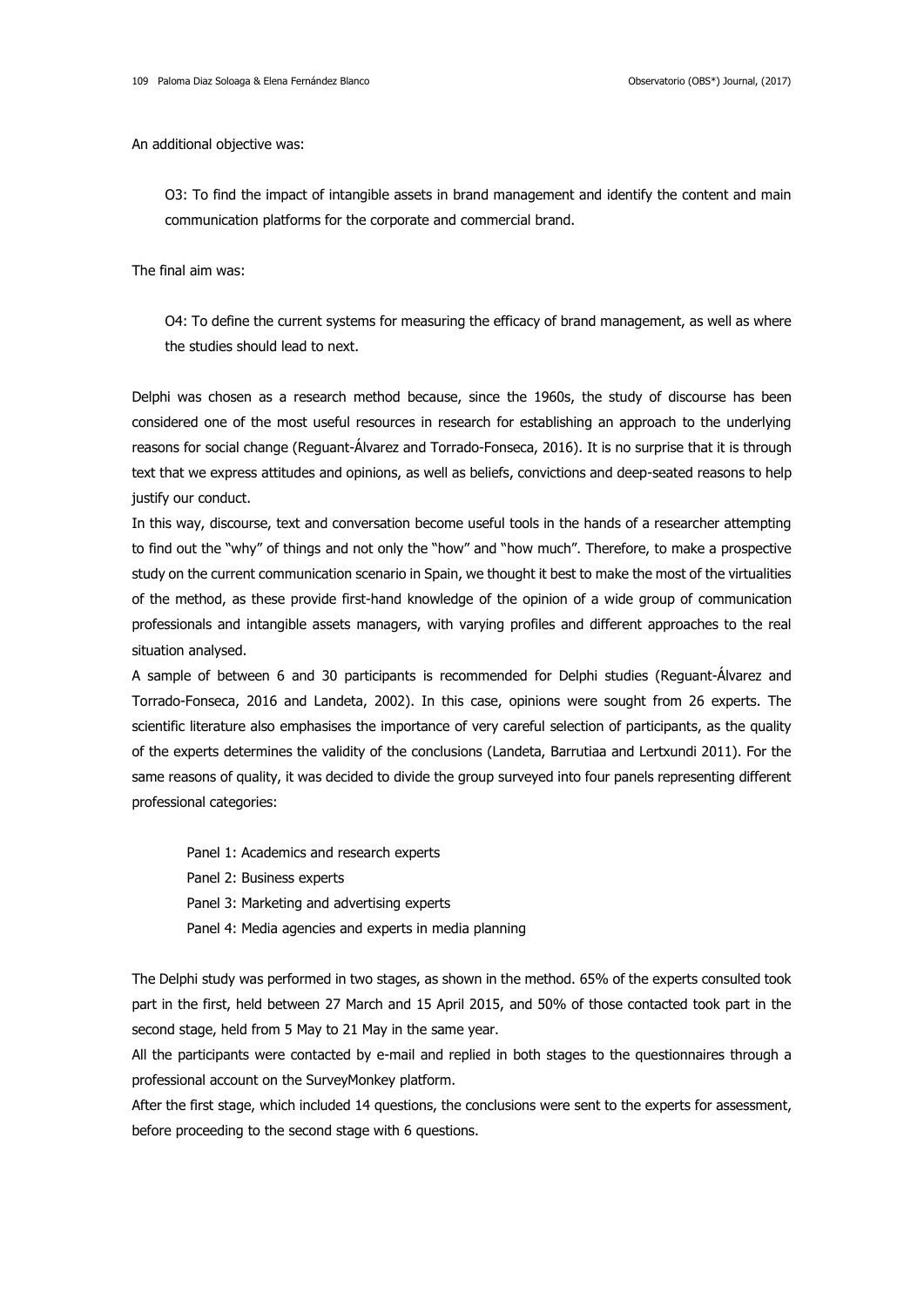### **Delphi Analysis**

The first finding from this research was that the experts unanimously gave prime importance to intangible assets. Management of immaterial goods that provide value to companies, brands and products has changed since the end of the 1990s (Díaz Soloaga, 2002), with a predominant role given to deep-rooted aspects that are part of companies' DNA, without which it is not possible to survive in a highly competitive market.

Identity, Corporate Social Responsibility, Organisational Culture, Communication and Reputation are the intangible assets identified these days as the key to the success and durability of institutions. Broadly speaking, academics and experts in the field of research undoubtedly feel that the current situation of companies and institutions demands special attention to be paid to these points, since they improve the company's image and reputation, while also strengthening the brand as a whole.

For their part, the corporate reputation consultants, the very people with the greatest direct contact with corporations, added that managing intangible assets is the core value of companies and will continue growing over the next few years, as it is a trend that has proved effective.

Although the term "brand" was not expressly included among the intangible assets of the companies assessed in this study, there can be no doubt that it is one of the principal immaterial assets. This decision was made on the understanding that, in some way, the brand is the result of a joint and synergistic action of several intangibles.

Despite the consistency of this first assessment, at the same time, the marketing and advertising professionals said that, from their point of view, there was no significant difference between tangible and intangible assets, since customers did not distinguish between brand, product and company. They further stated that intangible assets improved both the image and reputation of the brands and, therefore, all these intangible aspects should be treated as seriously as the material dimension in companies.

These professionals were quick to point out that corporate values, a basic part of a company's intangible assets, promote a sense of belonging, the recognition of a common project by employees, and bonds with all stakeholders. They definitely recognised their importance and pointed the way for future communication efforts.

When comparing the results of the assessments for the various professional profiles, another outstanding feature was the choice of the most pertinent intangible assets for each of the communication specialists. Everyone thought that two intangible assets stood out from the rest: corporate identity and management of corporate culture, with the latter understood to be the basic aims, beliefs, values and climate shared by members of an institution. In this respect, it seems that one aspect that has come to the fore during the early 21st century is the importance of managing people. Teams that are given impetus by various departments are no longer a collateral matter in terms of corporate and brand communication, but have been raised to a very high position.

On the other hand, only the academics and researchers, together with corporate experts, included reputation as a particularly important intangible asset relevant to the future. Such a coincidence is logical given that these are the ones doing the most intense analytical and consultative work into the market, and they recognise that by building robust, ethical and profitable conduct committed to customers, they are building a good reputation that goes beyond the brand.

As for the intangible asset of corporate social responsibility, it is surprising that all the experts agreed that it played a small part of little relevance to the company. The main difficulty is that, despite its short life as a company value with a social dimension, bad experiences concerning its real application have left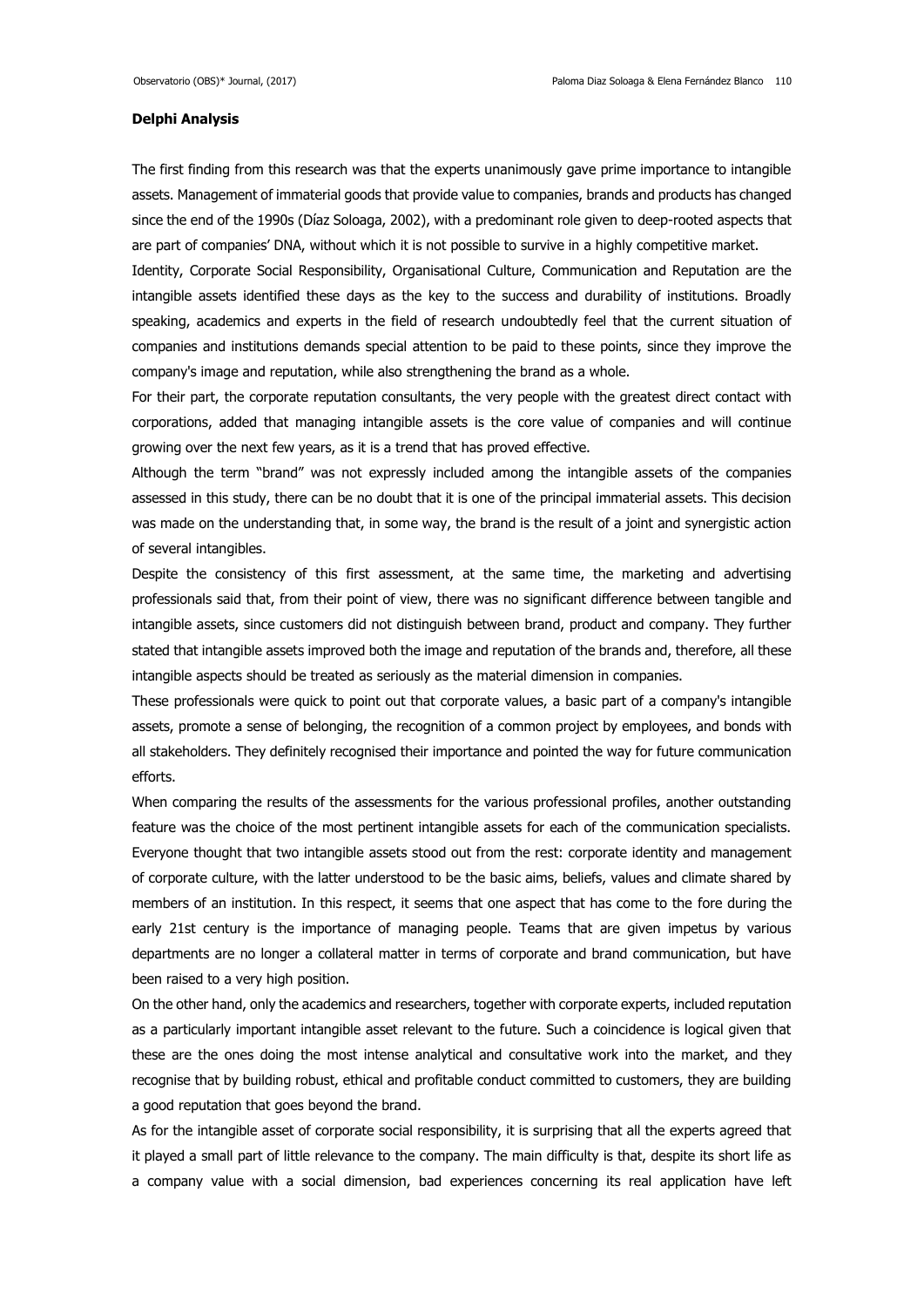stakeholders with a feeling of distrust. Although CSR is valued as a concept, it is still seen as a cost, which has caused its role to be considerably reduced during the worst years of the crisis. The lack of continuity in projects, or their irregular nature and lack of commitment in the long term are other factors for it not being understood as a prime intangible asset for companies. Advertising and marketing professionals say that CSR is still viewed as an additional benefit, but not part of a company's DNA.

The definition of the stakeholder theory put forward by Edward Freeman in the 1980s makes it clear that a good company has no reason to adhere to CSR since, if it were to apply the model properly, it would be fair and responsible in its legal and ethical obligations. However, in reality, much too frequently examples are revealed of *green washing* by companies and institutions. At the same time, the academics and researchers state that CSR cuts across all sections of a company and therefore is difficult to explain; moreover, companies focus on communicating other intangible assets, as they think that publicising these actions is a way of showing that they are "playing to the gallery" instead of for real reasons. This last assessment is very common in the area of business, although according to the media and planning professionals, there is also a "logic" of discretion which leads one to think that the less social commitment is publicised, the better it is being implemented, as there is no dirty linen to wash. What they say is lacking is the development of business ideas that truly integrate the dimension of commitment into the business plan and the corporate identity, so that the business culture grows in this direction. When this stage has matured, it will then be the time to communicate CSR actions of companies and institutions.

| <b>INTANGIBLE ASSET</b>               | <b>Identity</b> | <b>CSR</b>     | <b>Culture</b> | <b>Communication</b> | <b>Reputation</b> |  |  |  |
|---------------------------------------|-----------------|----------------|----------------|----------------------|-------------------|--|--|--|
| <b>ACADEMICS AND RESEARCH EXPERTS</b> |                 |                |                |                      |                   |  |  |  |
|                                       | $\overline{5}$  | $\mathbf{1}$   | $\overline{2}$ | $\overline{3}$       | $\overline{4}$    |  |  |  |
|                                       | $\overline{5}$  | $\overline{2}$ | $\overline{3}$ | $1\,$                | $\overline{4}$    |  |  |  |
|                                       | 5               | $\overline{2}$ | $\overline{4}$ | 3                    | 1                 |  |  |  |
|                                       | $\overline{2}$  | $\mathbf{1}$   | 5              | $\overline{4}$       | $\overline{3}$    |  |  |  |
|                                       | 3               | 2              | $\mathbf{1}$   | 5                    | $\overline{4}$    |  |  |  |
| <b>MEDIA AND PLANNING AGENCIES</b>    |                 |                |                |                      |                   |  |  |  |
|                                       | $\overline{2}$  | $\mathbf{1}$   | 5              | $\overline{3}$       | $\overline{4}$    |  |  |  |
|                                       | $\overline{5}$  | $\overline{2}$ | $\mathbf{1}$   | 3                    | $\overline{4}$    |  |  |  |
|                                       | $\overline{2}$  | $\overline{5}$ | $\overline{4}$ | $\mathbf{1}$         | $\overline{3}$    |  |  |  |
|                                       | 3               | $\mathbf{1}$   | $\overline{2}$ | 5                    | $\overline{4}$    |  |  |  |
|                                       | $\mathbf{1}$    | 3              | 5              | $\overline{2}$       | $\overline{4}$    |  |  |  |
| ADVERTISING AND MARKETING AGENCIES    |                 |                |                |                      |                   |  |  |  |
|                                       | 5               | $\mathbf{1}$   | $\overline{4}$ | 3                    |                   |  |  |  |
|                                       | 4               | 3              | 5              | $\mathbf{1}$         |                   |  |  |  |
|                                       | 4               | $\overline{2}$ | $\mathbf{1}$   | 3                    | 5                 |  |  |  |
|                                       | 3               | $\overline{2}$ | $\mathbf{1}$   | $\overline{4}$       | 5                 |  |  |  |
|                                       | $\mathbf{1}$    | 2              | 4              | 5                    | 3                 |  |  |  |
| <b>CORPORATE EXPERTS</b>              |                 |                |                |                      |                   |  |  |  |

**Table 1:** Answer to the question: *What role do intangible assets play in the design of the corporate brand* strategy?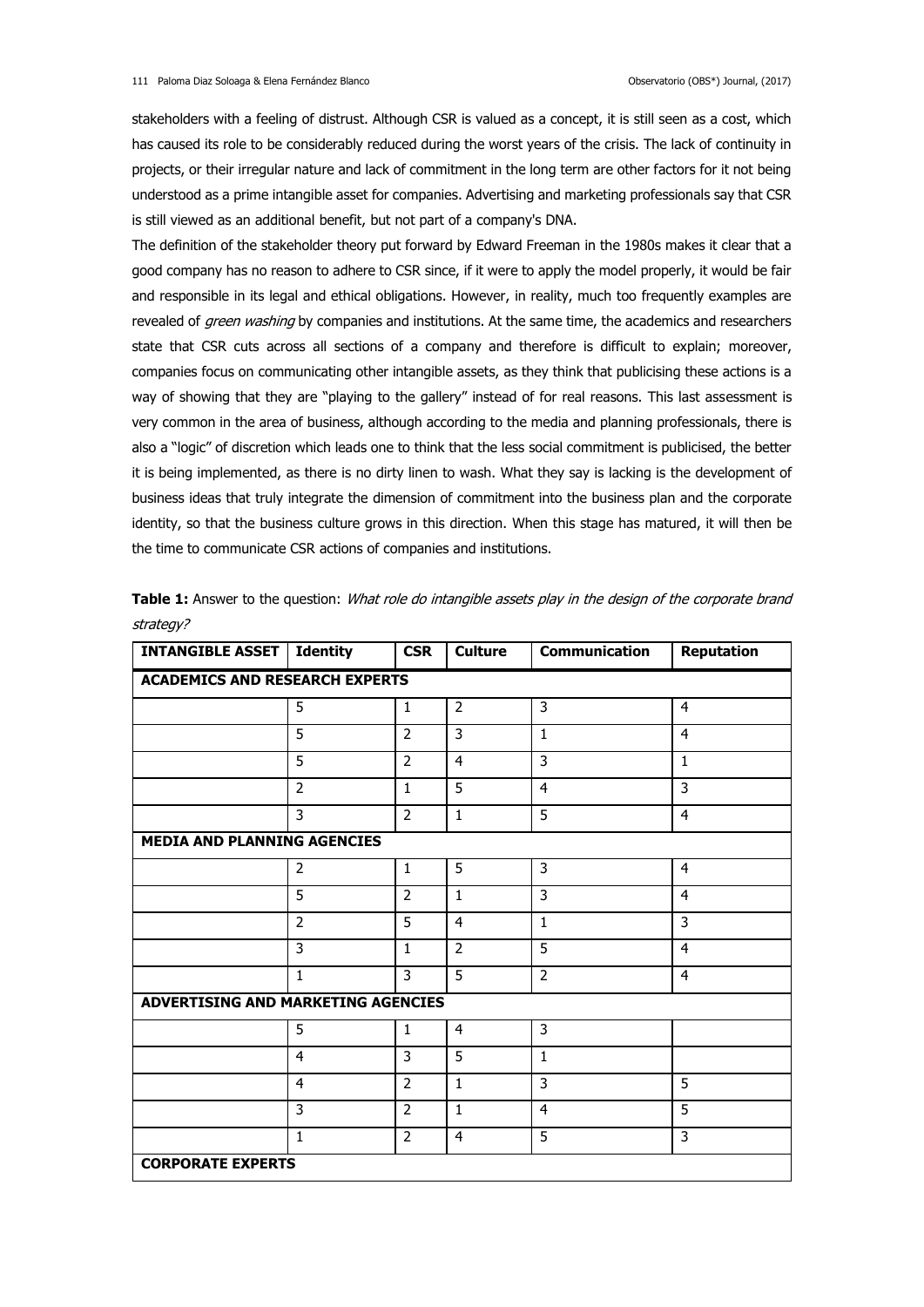|                |     |     |     | $\sqrt{2}$      |           |
|----------------|-----|-----|-----|-----------------|-----------|
| <b>AVERAGE</b> | 3.4 | 1.9 | 3.0 | ,<br><b>J.L</b> | 3.9<br>э. |

The second trend to emerge from the analysis is brand co-creation. Companies have absorbed the idea that one of the best ways to advance is to construct brand value associated with their own stakeholders. By going beyond customers or users, by also making employees, shareholders, suppliers, neighbourhood communities, credit companies and other groups see their expectations fulfilled, brands are providing a leading role – a creator role- for their own added value. The co-creation dynamic is only possible when institutions are able to generate dialogue with these special interest groups, whom they respect, value and hear. If this process is taken to the extreme, interest groups can begin disseminating the essential quality of the brands, thus substituting traditional communication based on persuasion.

This principle of co-creation is in the minds of communication professionals and is gradually becoming a reality, although in practice many companies are still in the intentions and desires phase. Those who truly believe that they are necessary and effective are aware of the need to co-create on a local and global level. Cultural diversity in Spain and the international markets not only force these two levels of creation to be used, but show that this is the only way of speaking a language intelligible to all. Communication and marketing professionals are aware of the effectiveness of micro-stories told to specific groups who decode this interest of companies in talking to them as a mark of trust. The fact that brands are not frightened of their presence on platforms such as SlideShare, Instagram or Twitter means that the consumer establishes a relationship of involvement and closeness. In the final instance, the consequence is, once again, the creation of open conversations that enable dialogue under equal conditions and breaking the paradigm of brands being superior.

This profound redefinition of the concept of the brand, determined by co-creation, and which in some way affects how public opinion is formed, puts the consumer in a predominant role. At the same time, consumers accept that the relationship with the company goes beyond the financial transaction and, by setting up a personal relationship with the brands they admire, mainly on social networks, accept that they have a prime function in the development of the company. This individual commitment to brands, unique in the history of capitalism, redefines the way consumption is understood and goes far beyond that point when people begin to freely and voluntarily give access to their private lives.

Unlike these professionals, media and planning agency experts think that social sensitivity and scant development of an open mentality in business, which still seeks profits in the short term, is the root cause for the slow advance of our business culture. According to them, communication is done in institutional terms (notifying appointments and changes in the organisational charts, etc.) but they continue to shy away from participation and dialogue with the stakeholders. When it comes to checking the efficacy of communication at all levels, these experts emphasise the exemplary strength of developing internal communication plans and creating a business culture, but is still a fairly general exception for Spanish companies as a whole. This somewhat pessimistic view can be explained because companies often appear in their institutional communications to be interested in listening to the groups, but this is not real in practice. According to them, this situation is a great business opportunity for communication professionals in the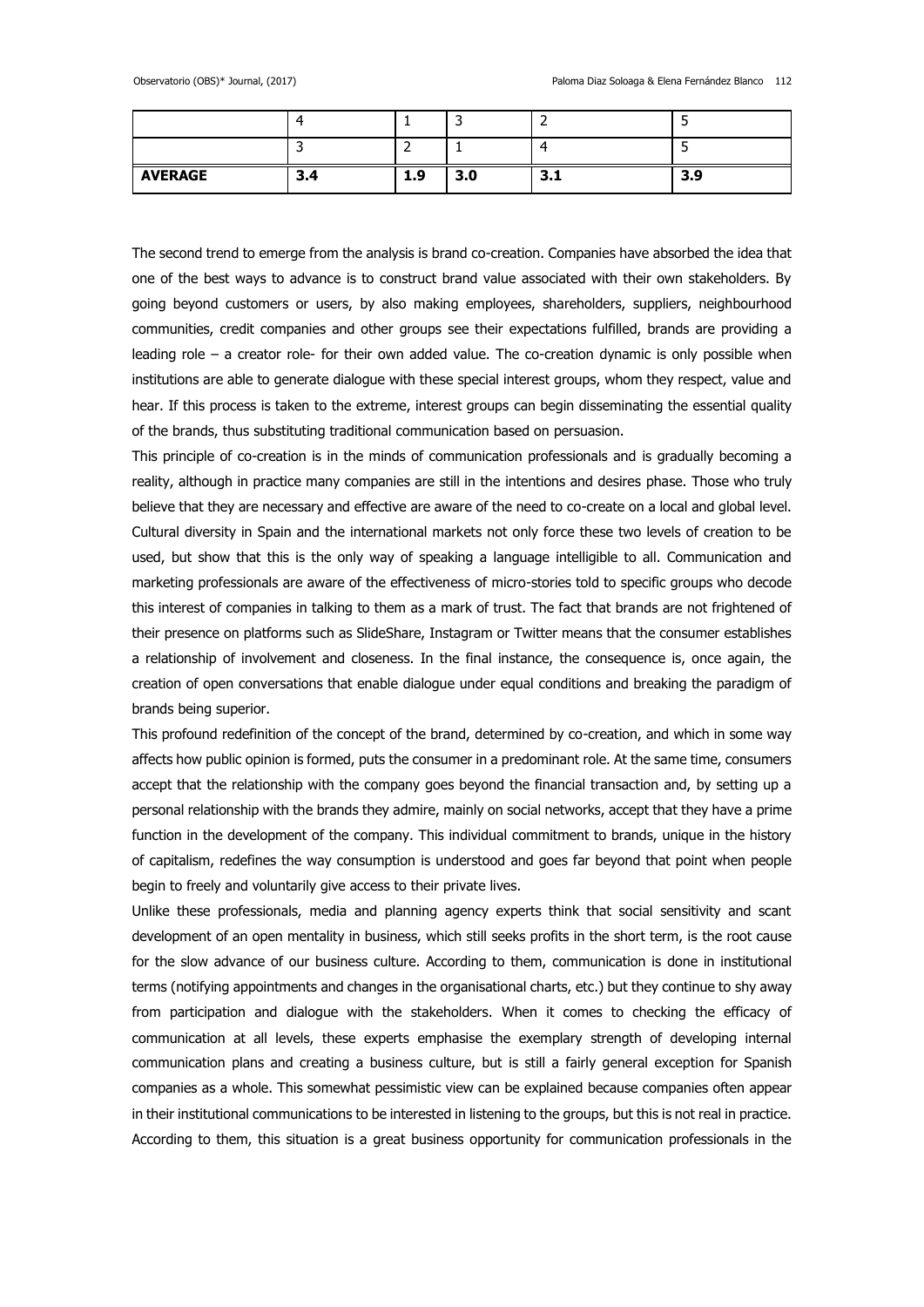coming years, since there is a huge need to develop the field of intangible asset management by entrepreneurs and business executives.

The solution found by communication professionals for this problem is to carry out a powerful communication program, especially through social networks and customer service. Proper use of Facebook, Twitter, Instagram, YouTube, the company website and blogs is a good way of tackling the shortcomings found. The development of "business intelligence", that includes systems to measure and evaluate the impact of investments by analysing big data generated in digital environments, is another pending activity in companies that have not yet learned how to take advantage of the functionalities of these tools, in terms of communication.

As for the definition of spaces, academics and researchers and consultancy experts stress the central nature of the website which is longer-lasting than social networks or physical communication areas. The content should be audiovisual and the image is still the primary vehicle to translate the identity, mission, vision and values into a language understood by all.

Communication and marketing professionals and media and planning agencies take a different stance, since they see social networks and traditional media as the main medium for transmitting their messages to reach all stakeholders. Their professional focus undoubtedly affects the way they view the effectiveness of communication, since years of experience in the job have proved that these channels achieve the objectives required by clients.

After all, it must be emphasised once again that achieving commercial objectives is paramount for companies and they do not lose sight of the fact that, to fulfil their function, constant tension must be maintained. This demand is determined by the demand for instant results, and it is quite easy to tend to forget intangible asset management, which mostly operates and is identifiable in the long-term. There are still very few firms that understand this and are capable of keeping up the level of effort needed to avoid falling into the trap of short-termism.

# **To recapitulate**

This seems a good time to recapitulate the main conclusions from the study, remembering that Delphi was used to carrying out a quantitative survey. In this respect, the four most important conclusions described next have revealed the current state of intangible assets as told by experts in the market: Academics and researchers, experts on corporate communications, marketing and advertising, and professionals from planning and media agencies.

1. **Redefinition of the communicative mediation model**: from the end of last century, there has been a move toward corporate communication, which has called into question the traditional system of persuasion that has characterized conventional advertising since its inception. However, with the advent of the digital society, the bases for this model have started to teeter; the 21st century has brought a different way of mediating between institutions and various target groups. The transfer of the stakeholder model, which began as a company discipline, to the field of communication has resulted in a new way of understanding information and communication. The rise of communication systems allowing direct contact between individuals has sparked off this new mediation model.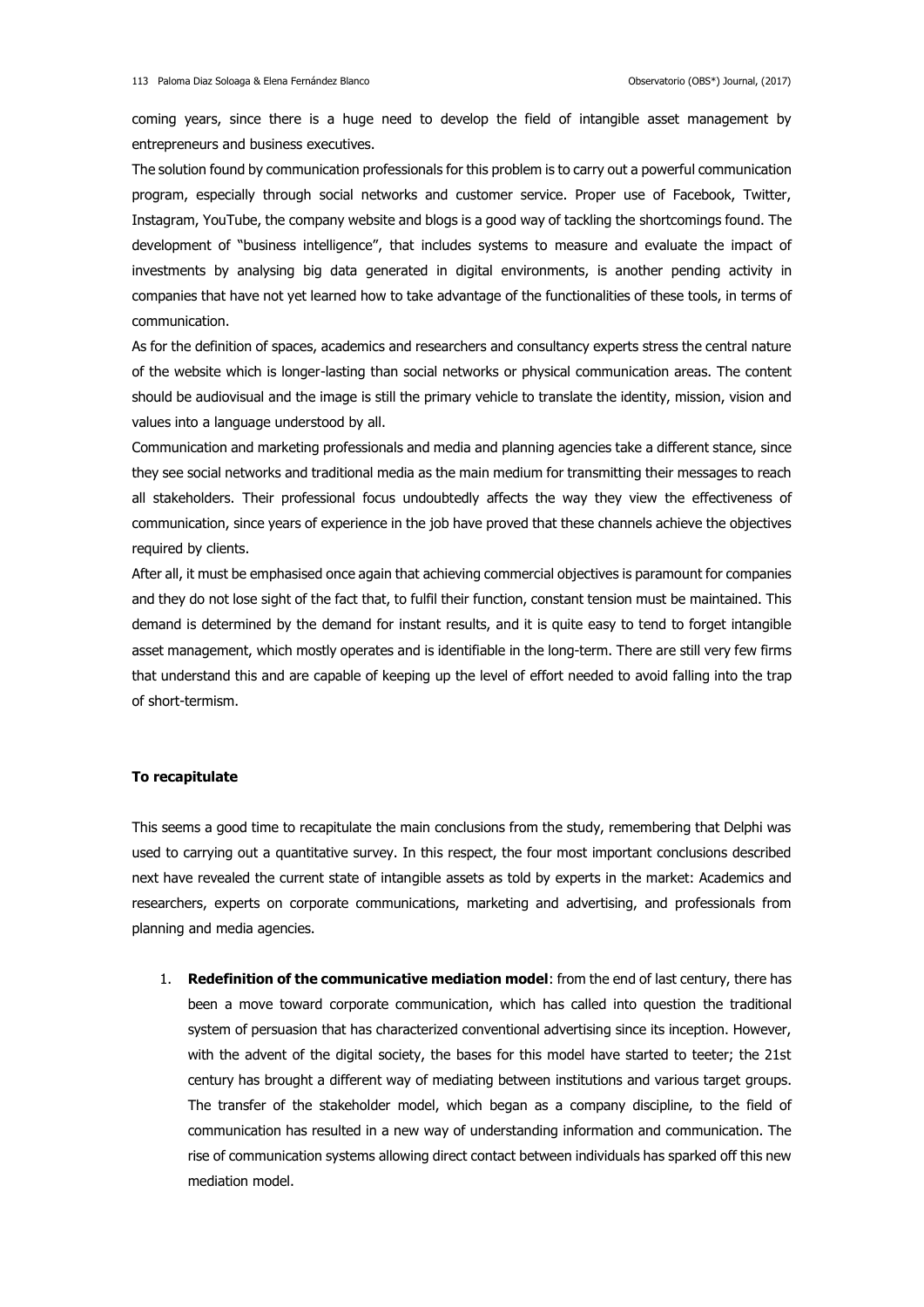The consumer, user, reader, subscriber, citizen or participant is no longer an unknown party, but now holds an unexpected individual voice. They stand in the centre of the system, especially due to the appearance of social networks that connect them to each other in open areas for dialogue. These are not only open to entertainment, but also to the professional, political and civil fields. The speed of these changes does not surprise people, probably because the public was more prepared than it might seem. For decades, audiences have been bored by conventional, persuasive advertising, which is another reason why the changes have taken hold in such a short time. Only companies that understand this and are willing to accept and incorporate it can survive in the new communication ecosystem.

2. **The brand as a shared belief system among its stakeholders**. This means that the idea of brand has evolved and it now includes aspects that, until just a decade ago, were solely found in corporate communication and the stakeholder approach to the groups. Once again, thanks to the digital environment, experts indicate that the role of conventional advertising is declining, and comprises only a small part of the multi-faceted scenarios where the brand operates.

Conventional advertising creates visibility, fame and a memory, but on the other hand, it is seen as highly intrusive and does not manage to generate the trust and credibility that other means of communication can when building a brand.

From the commercial point of view, new brand-product trends are taking over advertising, linking publicity to entertainment through storytelling. Storydoing also appears as a way of having experiences where brands and their target groups meet. At the same time, the role of fans as the new ambassadors of the brand has taken off, as they have been chosen as brand representatives and the creators of an organic form of virality through social networks. As a result, the role of advertising and paid communication in building a brand is becoming less important. In general terms, the target groups are gradually placing less value and credibility on paid corporate communication and are returning to spreading word of the product through the channels described above. Identifying the opinion leaders in the new methods of creating relationships (Facebook, YouTube, Twitter, LinkedIn, Slideshare, Instagram and others) becomes an important task for the brands, as these are where some of their most significant interest groups are found. Searching for these opinion leaders using quantitative and qualitative criteria will help to generate conversations and comments about products, which means visibility and discussion, to successfully form part of the current social dialogue.

Arguing over the concept of co-creation is no longer relevant, all that remains is to accept it and make the most of its virtues. Brands that believe in and trust this process of branding much closer to the description of reputation, can be successful in highly competitive environments.

3. **Return to product communication.** As a result of lost trust in institutions and the growing strength of social networks that allow users to give direct and spontaneous recommendations, there has been a return to product communication. This new way of brand building by users themselves has caused brands to focus on active listening to create chats in which to attract the greatest possible participation from consumers. This has given rise to a new way of developing customer and post-sales services, as the brands can use these to achieve the same end - building the brand by fulfilling promises.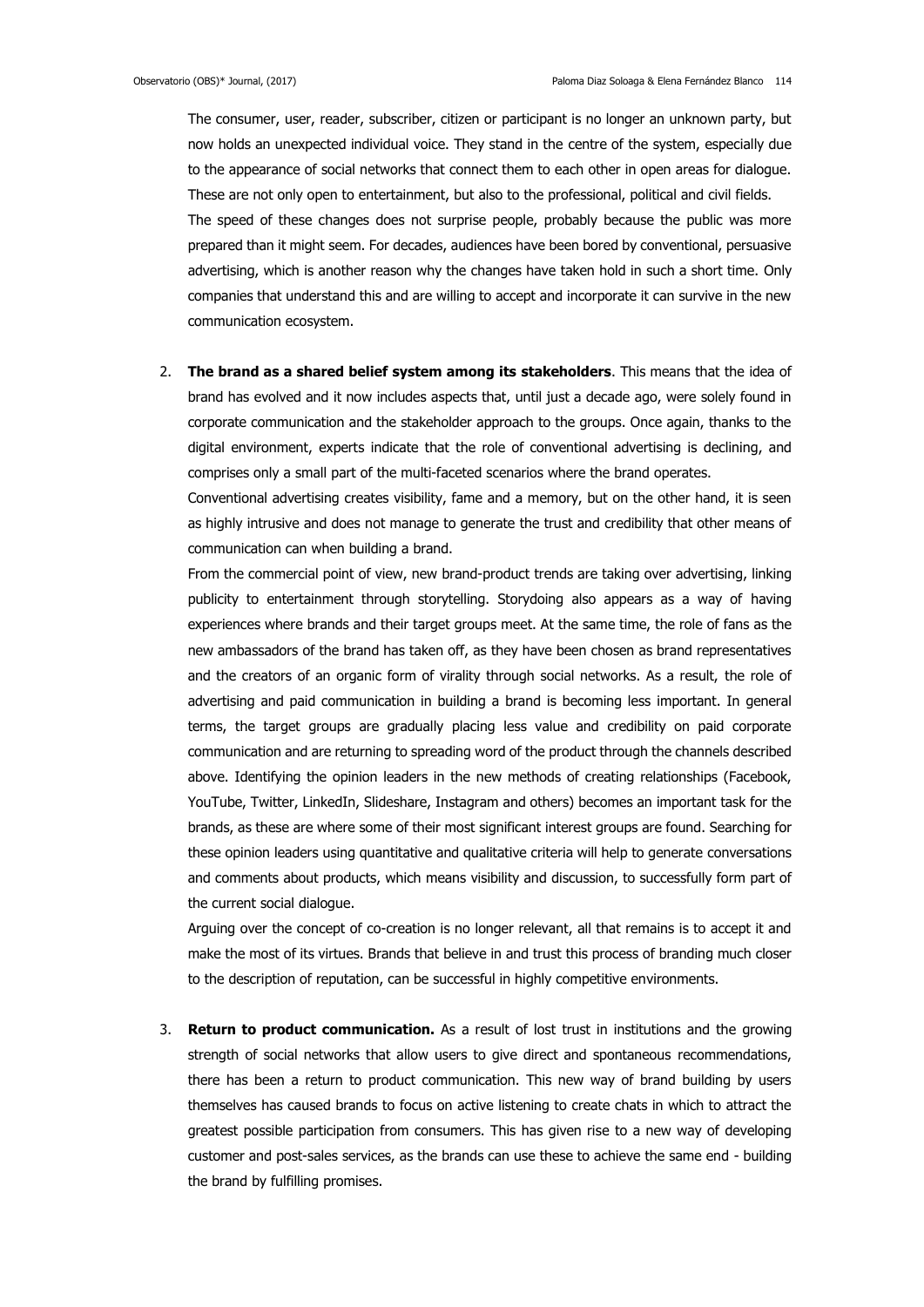The return to physical side of things has its rationale in the hyper-abundance of resources offered on the Internet: the option to compare prices, to create a single website hosting sales from several suppliers (often with genuine brands at much lower cost than the official retail prices) has propelled the return of product communication. The must-have product is no longer a lesser element but has become the central communication strategy in companies that launch campaigns of new versions or using previously unheard-of formulas.

However, companies working once more with the product as the centrepiece of their communication campaigns should remember that they cannot push aside the material link that products create with their consumers or users and that, over time, this can lead to a loss of the emotional contract set up with the brands, from a psychological point of view.

Again, the solution could lie in physical spaces, since the so-called bricks and mortar will always be fundamental to the creation of a brand. The shopping experience through creative formulas where the experience is a key factor will also be an imaginative solution so that products do not lose the aspirational status providing value to consumers.

4. **Strong demand for new methods to measure results.** Measurements that can be used for intangible assets is an area that is far from being well developed and efficient (Díaz Soloaga and Brujó, 2013) despite being a subject of high concern to experts. They did all reply on Delphi that the lack of qualitative and quantitative response to the efforts and investment made to build a brand and strengthen intangible assets is what is holding back consolidation of these assets.

Even so, they are applying systems and indicators, such as brand health, the Key Performance Indicator, the Interbrand brand assessment model, the control board, MERCO, Net Promoter Score and other reliable tracking systems, CSR corporate culture, financial or reputation evaluations and brand recognition. This is undoubtedly an area that will continue being developed over the next few years due to demand from brands and companies that still need the help of new systems for measuring results.

Communication, reputation and brand management companies, as well as customers, want more investment in controlling efficiency, since this does not only lead to improved processes, but also to achieving better results.

This article is the result of work by members of the Complutense Research Group into brand management and communication processes, under which this research project, "New brand communication scenarios in companies and institutions", has been carried out, financed by the secretary of state for Research, Development and Innovation, with aid from the 2013 State Programmes for Research, Development and Innovation Oriented to Challenges in Society, modality 1, "Research challenges": RDI Projects. Reference CSO2013-46410-R.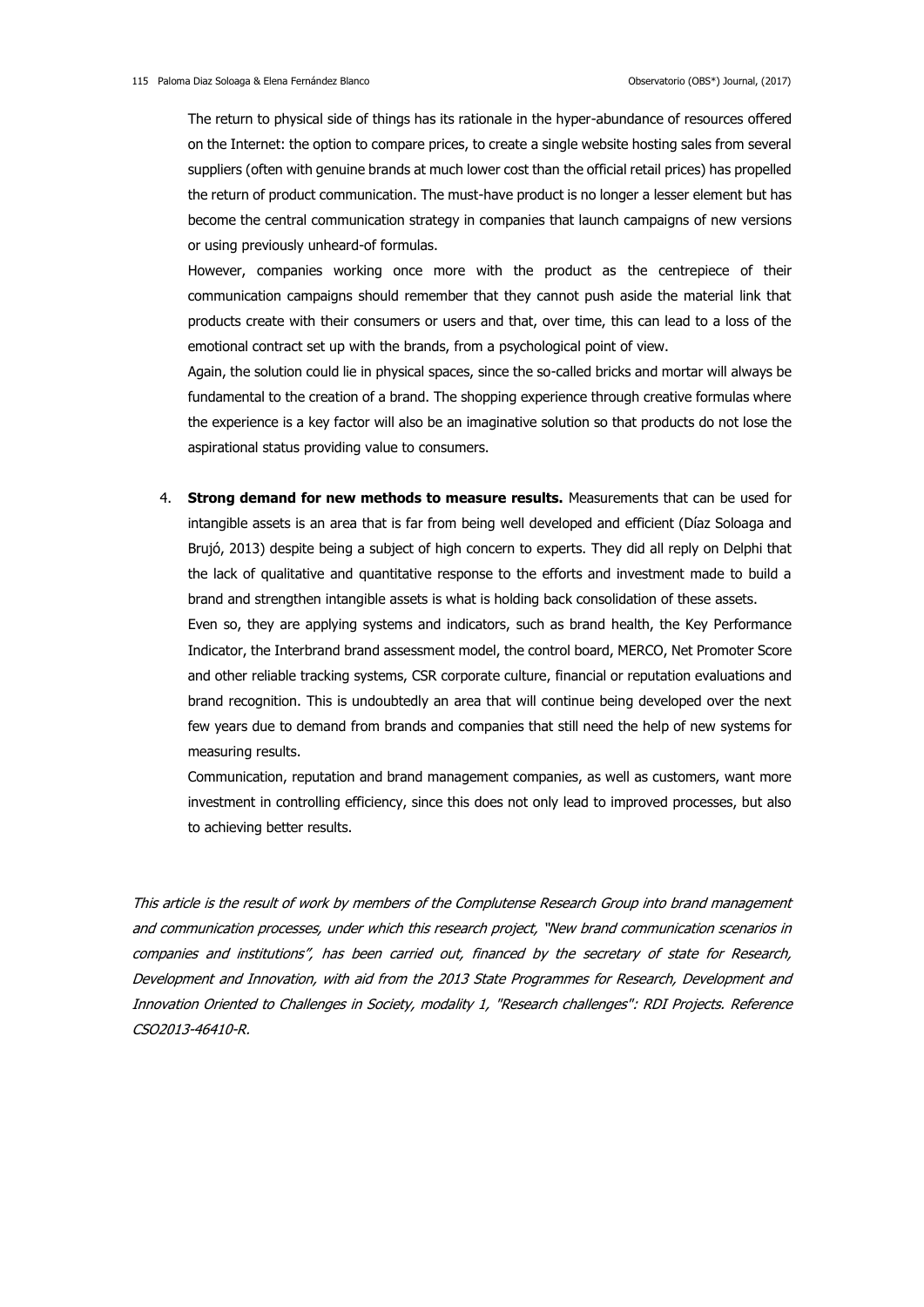#### **References**

Benavides Delgado, Juan; Alameda García, David; Fernández Blanco, Elena and Villagra García, Nuria (2010). Los anunciantes españoles y el nuevo contexto de comunicación: una aproximación cualitativa. Revista Latina de Comunicación Social. 65, pp. 159 - 175.

Cañibano, Leandro y Sánchez, M. Paloma (2004), Lecturas sobre Intangibles y Capital Intelectual. Ed. AECA.

- Castilla Polo, Francisca (2014). La incorporación de la propiedad industrial al ámbito de los intangibles, en La comunicación empresarial y la gestión de los intangibles en España y Latinoamérica. Barcelona: Gedisa.
- Díaz Soloaga, Paloma (2002). Construcción de marca en Internet: aplicación de un modelo interactivo. Area Abierta. 4. 1-10.
- Díaz Soloaga, Paloma y Brujó, Gonzalo (2013). El sistema de evaluación de marca de Interbrand, en Brand PR, las relaciones públicas de marcas. pp.160- 174. Zaragoza: Ediciones Universidad San Jorge.
- Freeman, R. Edward et al. (2011). Stakeholder theory. The state of art. Cambridge: Cambridge University Press.
- Freeman, R. Edward (1984). Strategic management: A stakeholder approach. Boston: Pitman.
- Hussi, Tomi (2004). Reconfiguring knowledge management combining intellectual capital, intangible assets and knowledge creation. Journal of knowledge Management. 8, 2. 36-52.
- Landeta, Jon (2002). El método Delphi: una técnica de previsión para la incertidumbre. Barcelona, Ariel.
- Landeta, Jon; Barrutia, Jon and Lertxundi, Aitziber (2011) Hybrid Delphi a methodology to facilitate contribution from experts in professional contexts. Technological Forecasting and Social Change. 78-9. pp. 1629–1641.
- Reguant-Álvarez, Mercedes and Torrado-Fonseca, Mercedes (2016). El método Delphi. REIRE, Revista d'Innovació i Recerca en Educació, 9 (1), 87-102.
- Villagra, Nuria; López, Belén and Monfort, Abel (2015). "La gestión de intangibles y la marca corporativa: ¿ha cambiado algo en la relación entre las empresas y la sociedad?". Revista Latina de Comunicación Social, 70, pp. 793 a 812.
- Villafañe, Justo (2005). La gestión de los intangibles empresariales. Comunicação e Sociedade, 8. pp. 101-113.
- Yallwe, Alem Hagos y Buscemi, Antonino (2014). An Era of Intangible Assets. Journal of Applied Finance and Banking. 4.5, 17-26.

# **Appendices**

#### First stage of Delphi

- 1. What role do intangible assets play in corporate management? (Open opinion)
- 2. What role do intangible assets play in the design of the corporate brand strategy? (put the following intangible assets in order from 1 to 5, with 1 being the least important and 5 the most important)
	- a) Corporate identity
	- b) CSR/Sustainability
	- c) Corporate culture